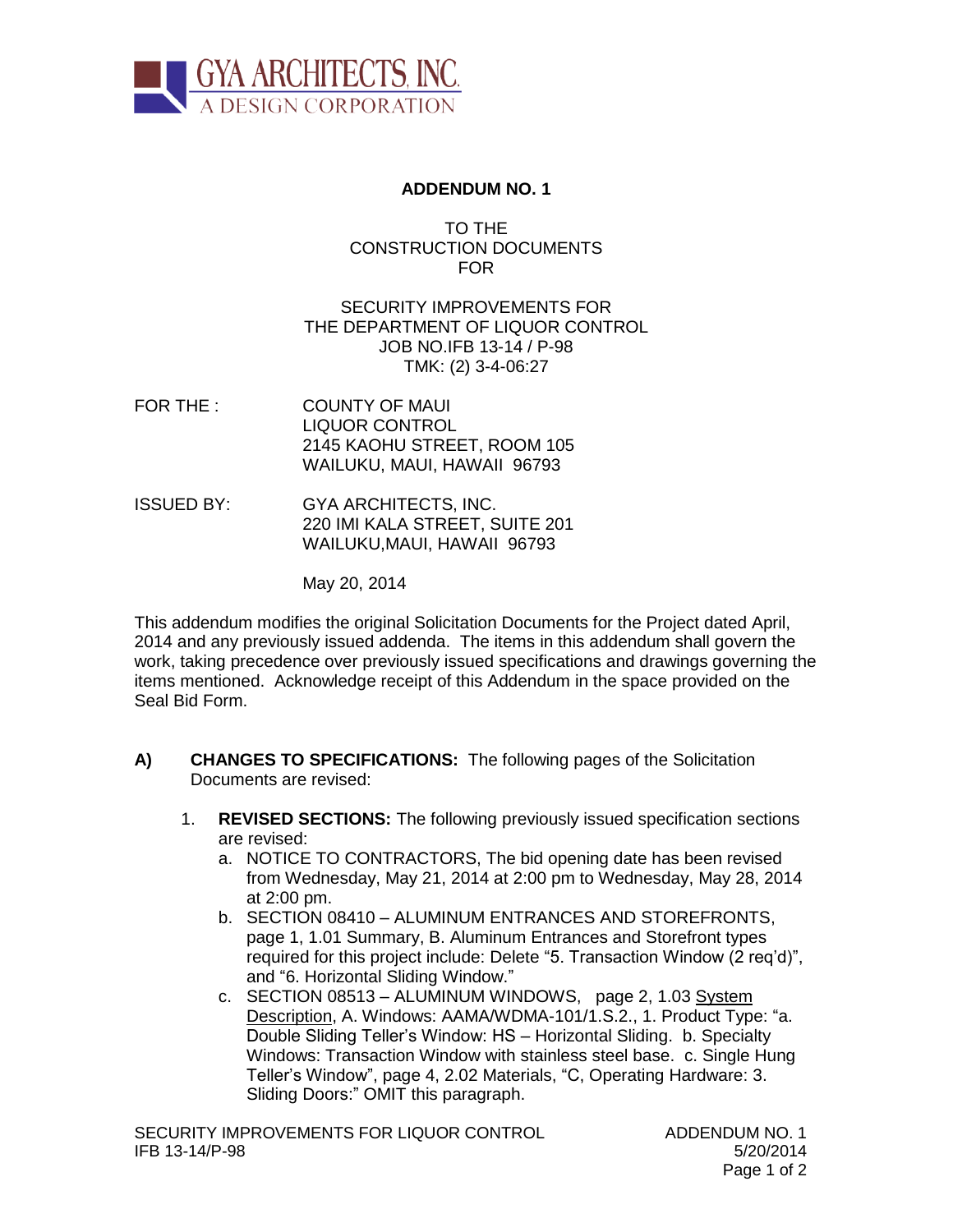

2. **NEW SECTION**: The following new specification section is issued: a. RECEIPT, RECEIPT is acknowledged of Addendum No. 1.

### **B) CHANGES TO DRAWINGS:**

1. **REVISED DRAWINGS:** The following previously issued drawings dated 5/16/14 are revised and reissued. These revised drawings supersede the previously issued drawings:

| <b>Sheet Group</b>   | <b>Sheet No.</b> | <b>Sheet Name or Description</b>                                                               |
|----------------------|------------------|------------------------------------------------------------------------------------------------|
|                      |                  | Floor Plan 1 2/A-5; 3/A-2 Interior Elevation                                                   |
| <b>ARCHITECTURAL</b> | $A-2$            | (Left From Entrance) 1 Single Hung Teller's<br>Window w/safety glass; 4/A-2 Interior Elevation |
|                      |                  | From Entrance 30" x 36" Horizontal Hliding                                                     |
|                      |                  | Window w/safety glass.                                                                         |
|                      |                  | Added:                                                                                         |
| <b>ARCHITECTURAL</b> | $A - 4$          | 1/A-4 Single Hung Teller's Window w/safety                                                     |
|                      |                  | glass                                                                                          |
|                      |                  | 2/A-4 Single Hung Teller's Window w/safety                                                     |
|                      |                  | glass                                                                                          |
|                      |                  | 5/A-4 Horizontal Sliding Photo Window w/safety                                                 |
|                      |                  | glass                                                                                          |
|                      |                  | 6/A-4 Horizontal Sliding Photo Window w/safety                                                 |
|                      |                  | glass                                                                                          |
|                      |                  | 1/A-5 Relocated Wood Post to Counter to Floor                                                  |
| <b>ARCHITECTURAL</b> | $A-5$            | Detail.                                                                                        |
|                      |                  | <b>Revised:</b>                                                                                |
| ARCHITECTURAL        | $A-6$            | 4/A-6 Counter Platform Detail.                                                                 |

END OF ADDENDUM NO. 1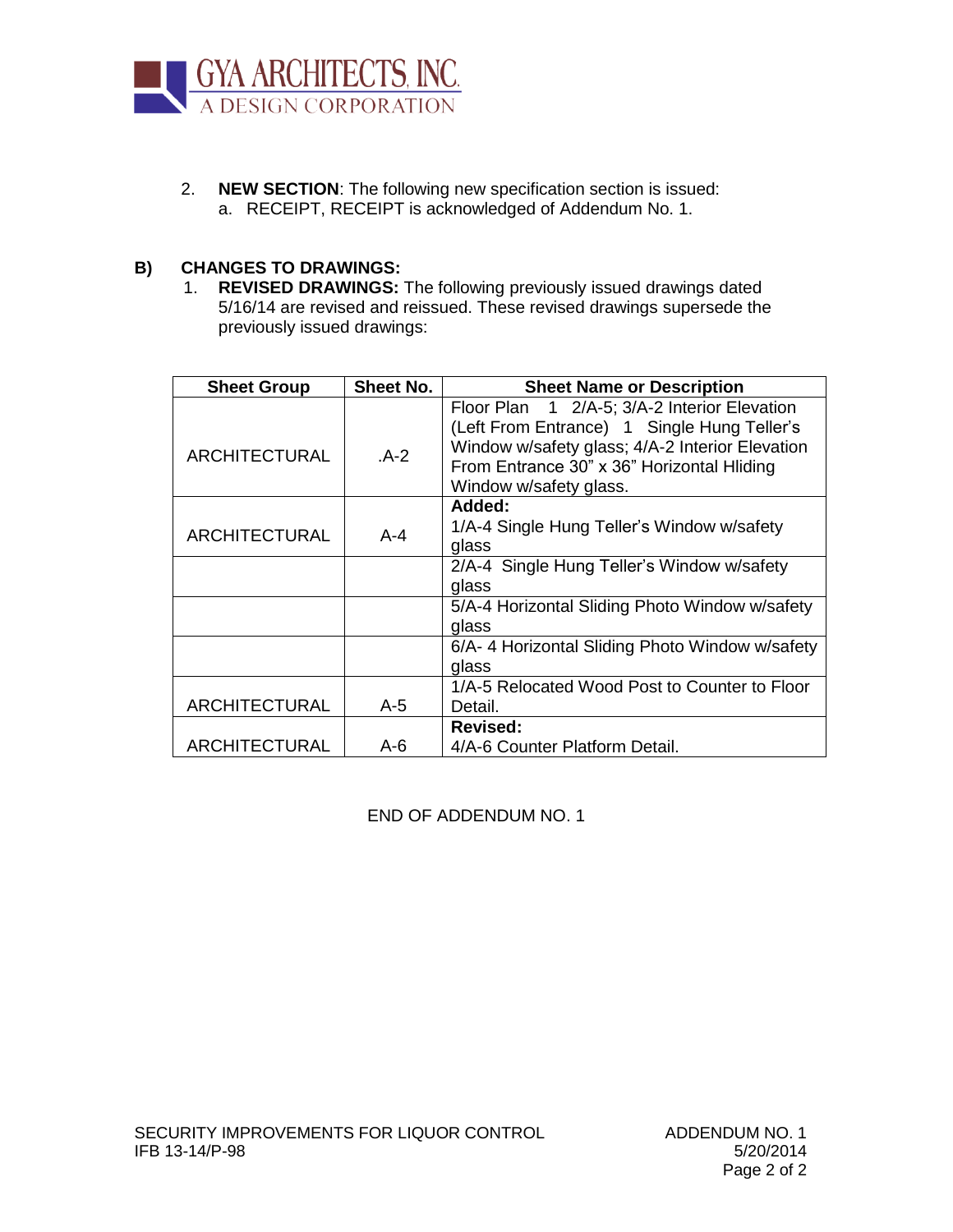## **RECEIPT**

Receipt is acknowledged of Addendum No. 1

For

# Job No. IBF 13-14/P-98

For the

### SECURITY IMPROVEMENTS

For the

# DEPARTMENT OF LIQUOR CONTROL COUNTY OF MAUI, WAILUKU, HAWAII

Please return this receipt properly filled out to the:

Purchasing Division Department of Finance, County of Maui Wells Street Professional Building 2145 Wells Street, Suite 104 Wailuku, Maui, Hawaii 96793

RECEIVED BY:

\_\_\_\_\_\_\_\_\_\_\_\_\_\_\_\_\_\_\_\_\_\_\_\_\_\_\_\_\_\_\_\_

\_\_\_\_\_\_\_\_\_\_\_\_\_\_\_\_\_\_\_\_\_\_\_\_\_\_\_\_\_\_\_\_

\_\_\_\_\_\_\_\_\_\_\_\_\_\_\_\_\_\_\_\_\_\_\_\_\_\_\_\_\_\_\_\_

\_\_\_\_\_\_\_\_\_\_\_\_\_\_\_\_\_\_\_\_\_\_\_\_\_\_\_\_\_\_\_\_

SIGNATURE

NAME OF FIRM

ADDRESS OF FIRM

DATE RECEIVED

FOR SECURITY IMPROVEMENTS LIQUOR CONTROL Page 1 IFB 13-14/P98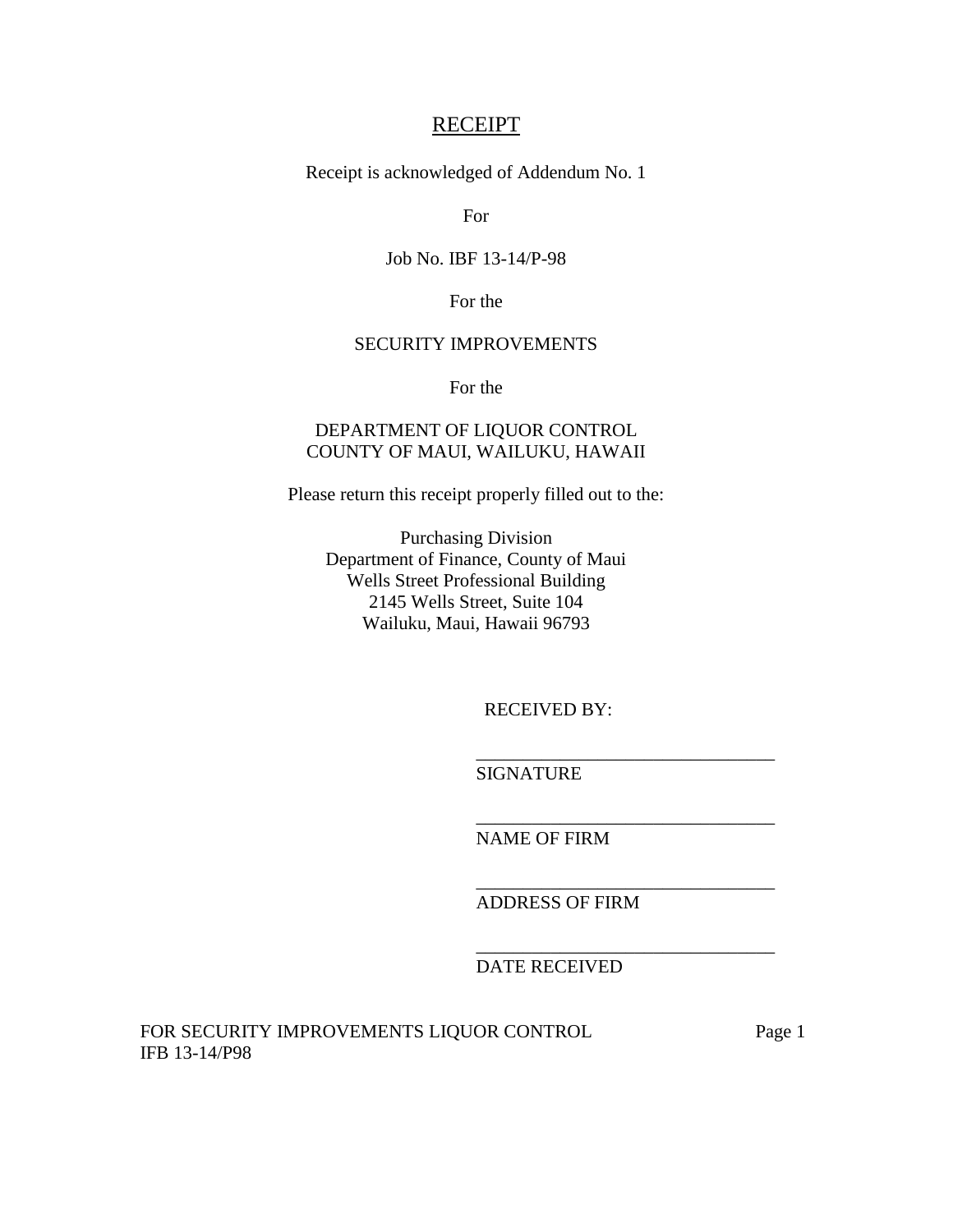

 $\sim$ 

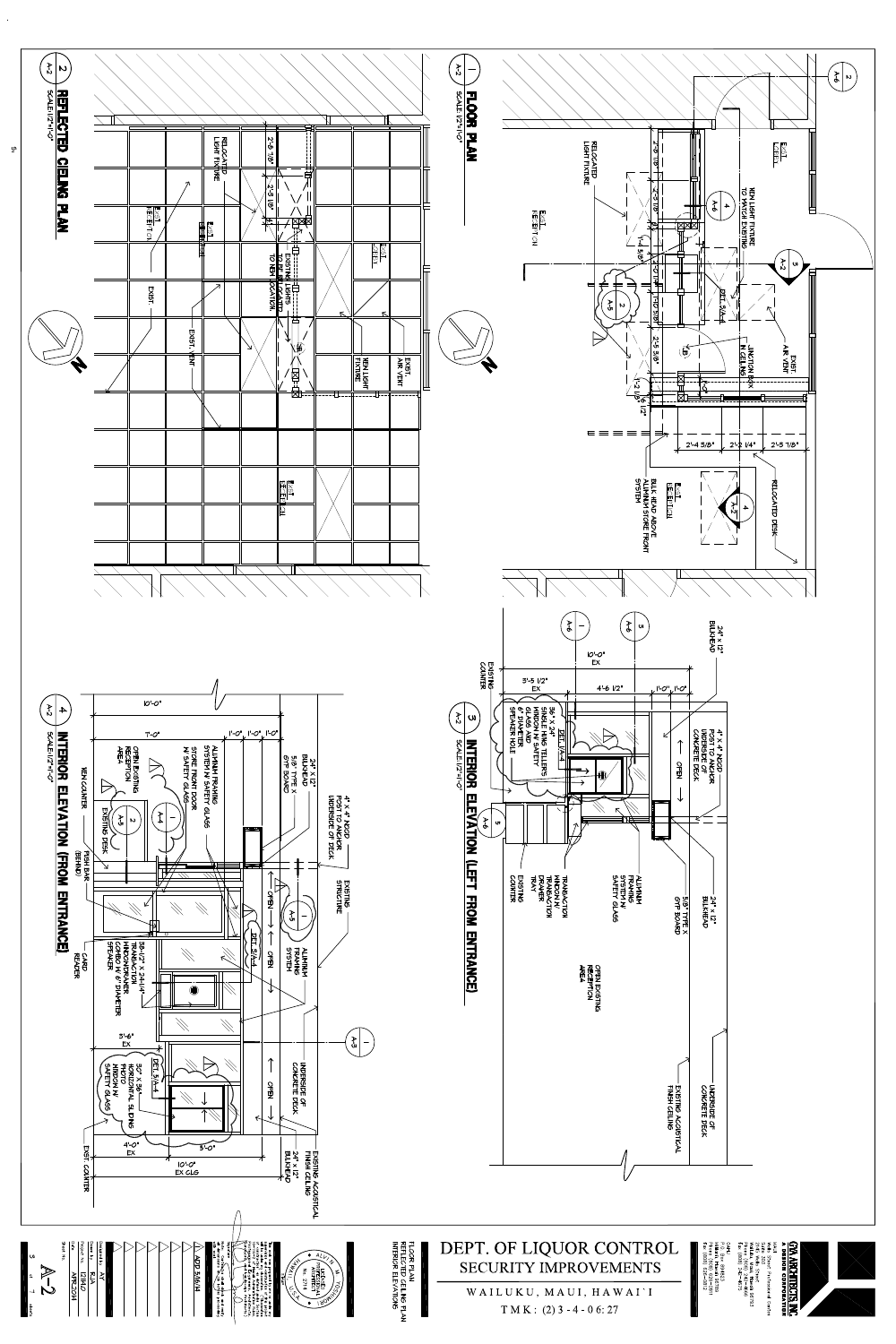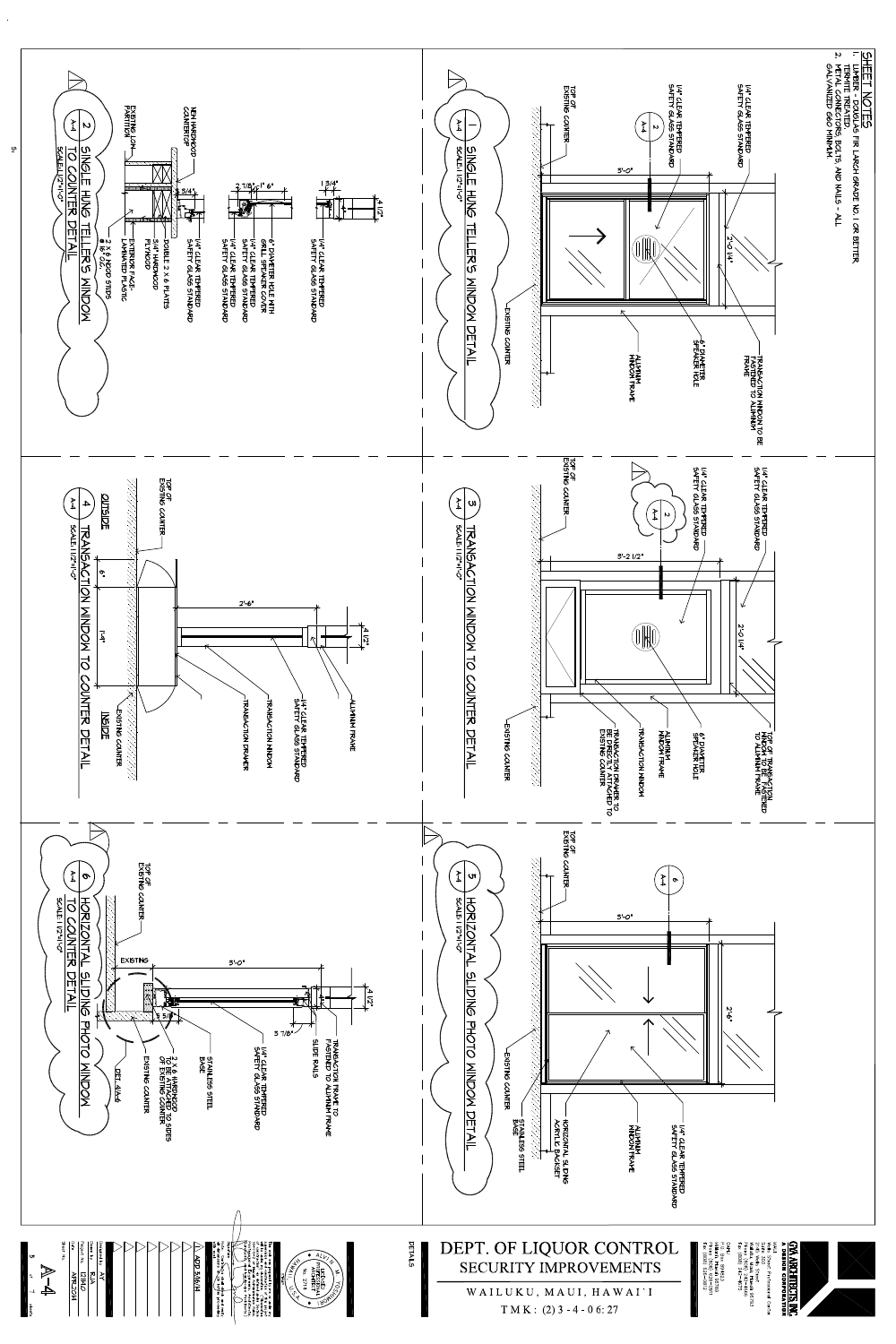

 $\ddot{\omega}$ 

 $\langle \cdot \rangle$ 





 $I'-O''$